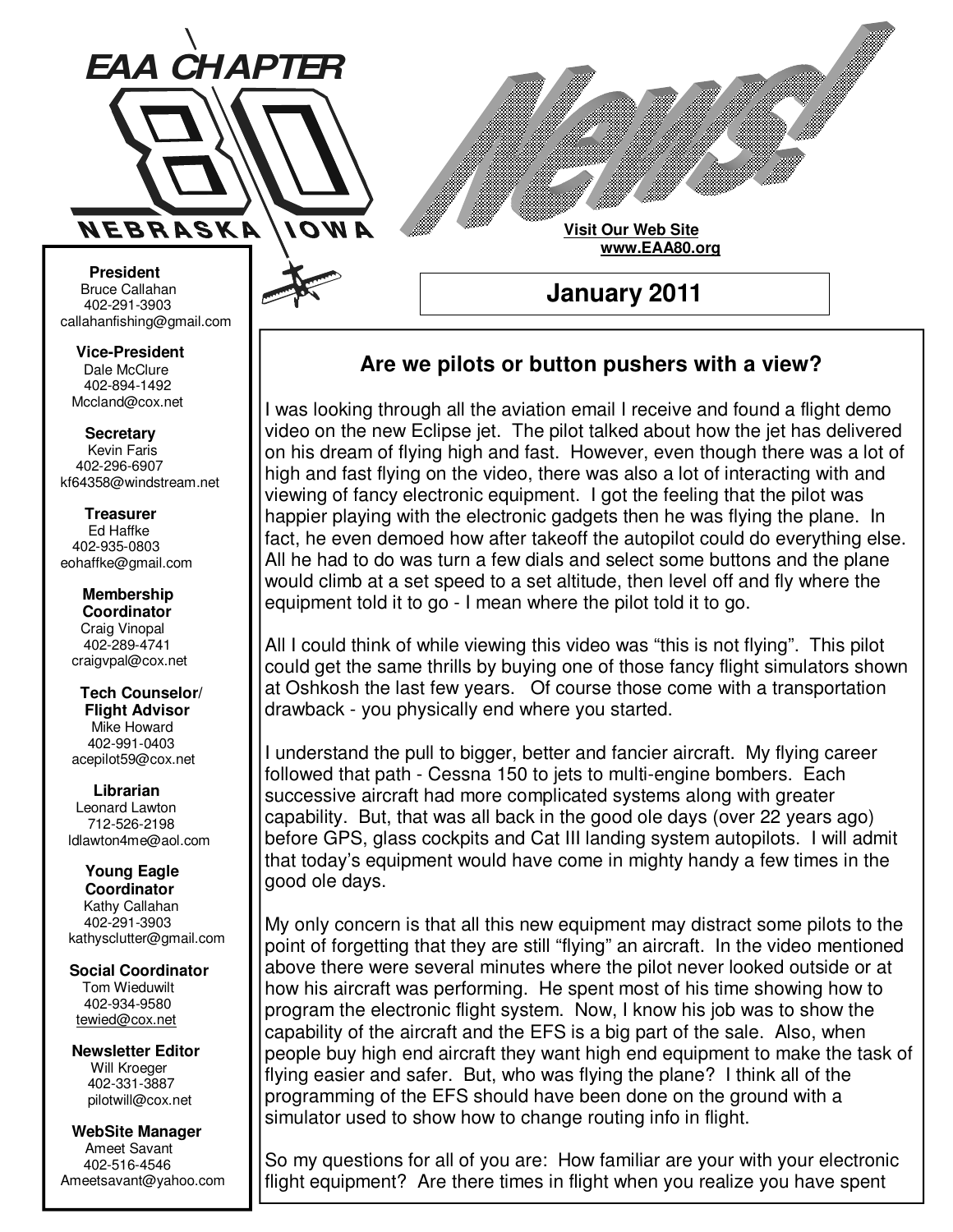more time looking at the EFS then monitoring or actually flying the aircraft? If you have a plane with all the bells and whistles, when was the last time you spent quality time with the yoke in your hands?

For those of you with just plain planes like my 1972 Cherokee 180 - disregard all of the above and let's just go have some good ole basic flying fun!

**We have a new Chapter president and vicepresident.** In case you missed the listing of officers on the front page, they are;

> President - Bruce Callahan VP - Dale McClure

They volunteered the night of the Christmas party. It is funny though that we did not get a picture of them. I think we should all thank them for taking on the task of leading our Chapter for the next year (or maybe two, but we probably should not push it).

# anuary Meeting Time & Location

This month's meeting is Monday January 10th at 7PM at the **New Terminal Building at Council Bluffs Airport, Iowa.** I do not remember how many seats they may have so it may be a good idea to bring your own chair.

# anuary Program.

Our very own Kevin Faris (also our new Secretary) will be talking about the tracking of aircraft using the APRS - Automatic Package Reporting System.

#### **EVENTS:** (B) - Breakfast / (L) - Lunch

1st Sat Chapter 1055 (B) (0800-1000) York, NE 3rd Sat Chapter 569 (B) (0800-1000) Crete, NE Jan 29 14th Annual Chili Fly-in Greenfield, IA

**19th Annual Nebraska Aviation Symposium** January 26-29, 2011 in Kearney. See attached flyer for all the info.

#### **The 2011 EAA Calendars are in - get yours today!**

#### **Young Eagles**

We have two candidates for our Chapter Young Eagle Scholarship program to attend the Air Academy in Oshkosh, WI. Come to the meeting to find out who they are.

## **EAA TO HONOR AVIATION ICON BOB HOOVER AT AIRVENTURE 2011**

Saluting his iconic aerobatic career along with heroic service in World War II, EAA AirVenture 2011 will honor Robert A. "Bob" Hoover with a special day of recognition on July 26. Hoover, EAA 21285, a 1988 inductee to the National Aviation Hall of Fame, is best known for his air show performances in a Shrike Commander and P-51 Mustang and a flying career dating back to World War II. EAA's "Tribute to Bob Hoover" Day will feature an afternoon air show with many of the legendary aircraft flown by Hoover over the years, in addition to programs chronicling his experiences and achievements

#### **HOUSE APPROVES NINE-MONTH FAA FUNDING EXTENSION**

This week the U.S. House of Representatives passed a continuing resolution (CR) extending the FAA's current funding and revenue collection through September 30, 2011. If approved as expected by the Senate, this would continue funding the FAA at the FY2009 level and line items. The nine-month CR also means that the new Republican-led House may create an entirely new Reauthorization Bill rather than continue working on the old one. The legislation is included in a larger Fiscal 2011 continuing appropriations omnibus bill, H.R.3082

## **It's that time again. 2011 Dues are due.**

Please send your 2011 dues, which are \$25, to our Membership Coordinator, Craig Vinopal, at the following address:

> EAA Chapter 80 c/o Craig Vinopal 17008 Decatur St. Omaha, NE 68118-2838

Checks should be made out to "EAA Chapter 80".

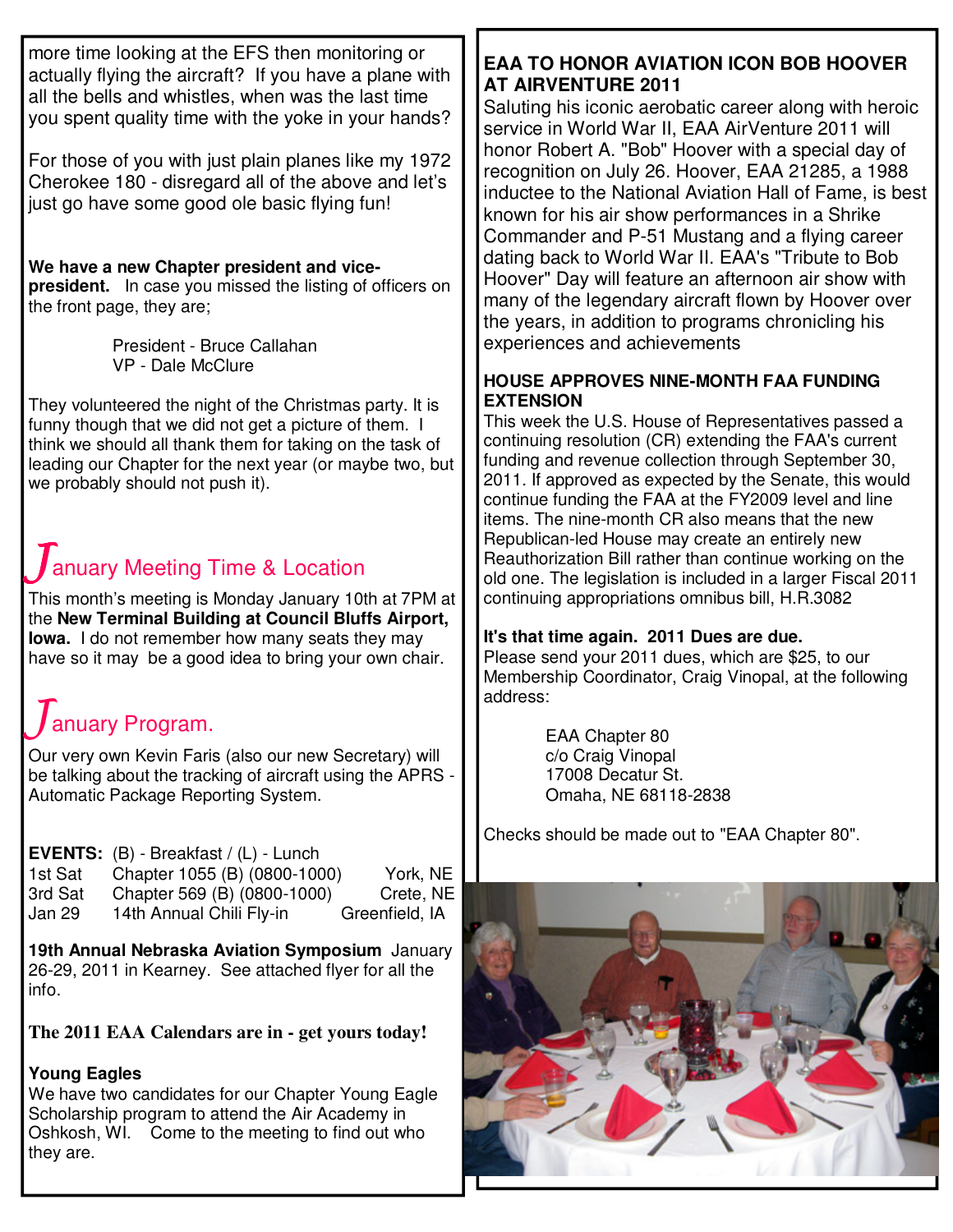*EAA Chapter 80*  December 13, 2010 *Meeting Minutes by Photographs*